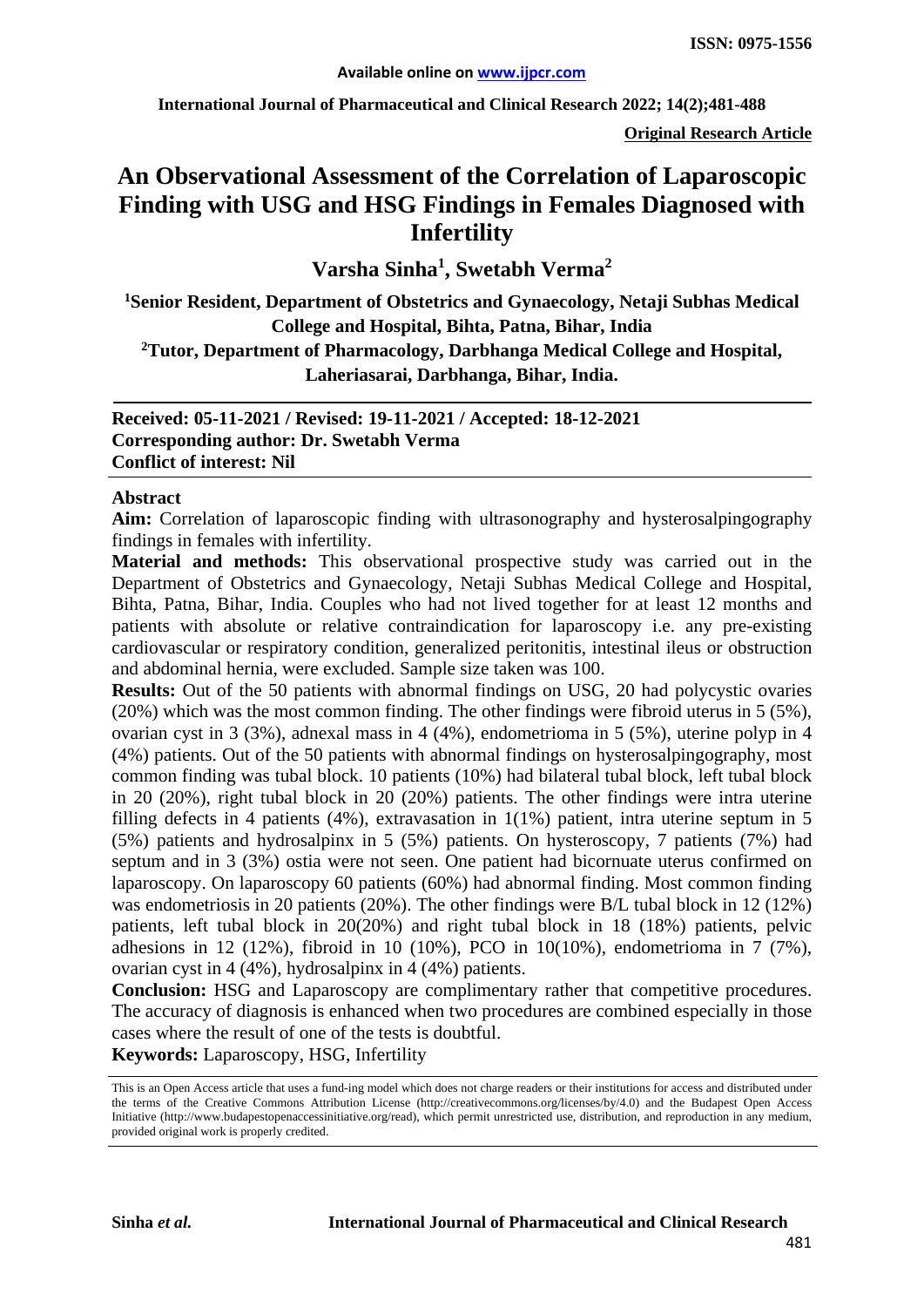#### **Introduction**

Infertility is defined as the inability to conceive after one year of unprotected regular sexual intercourse.[1] Total infertility is divided into primary and secondary infertility. Primary infertility is defined as the inability to conceive after one year among women 15 to 49 years old with contact with sexually active partners and no contraceptive use. Secondary infertility refers to the inability to conceive following a previous pregnancy.[1,2] Fertility varies across various regions of the world and is estimated to affect 8 to 12 percent of couples worldwide.[2] For many couples, infertility and its treatment cause a serious strain on their interpersonal relationship, and cause disturbed relationships with other people.[\[3\]](#page-6-0) The most common factors responsible for infertility in females are an ovulatory disorder, tubal factors, uterine and cervical factors along with endometriosis. One third of the infertility cases are due to anatomical abnormalities of the female reproductive tract such as tubal blockage.[4[,5\]](#page-6-1)

An accurate diagnosis is the best key to the treatment. The workup of the female partner begins with history and examination. It is more important to perform the relevant investigation in a logical order at the correct time as compared to the routine simple so least invasive and most predictive investigations should be performed first. A number of diagnostic tests are being used in clinical practice to assess tubal patency as part of the work-up for sub- fertility.[6]

Conventional way to assess the uterine cavity, tubal structure and tubal patency was Hysterosalpingography but now it has been largely superseded by laparoscopy and hysteroscopy. Laparoscopy is considered the clinical reference test for diagnosing tubal pathology.<sup>[7]</sup> Laparoscopy allows visualization of periadnexal adhesions and the presence of endometriosis, which cannot be done with

HSG.[8] It provides information regarding tubal and ovarian status, uterine normality and standard means of diagnosing various pelvic pathology e.g. pelvic inflammatory disease, endometriosis, pelvic congestion and tuberculosis. Untreated pelvic inflammatory disease, post-abortal, postpartum infection and tuberculosis are common factors of infertility in developing countries.[8]

### **Material and methods**

This observational prospective study was carried out in the Department of obstetrics and gynaecology, Netaji Subhas Medical College and Hospital, Bihta, Patna, Bihar, India for 10 months.

### **Inclusion and exclusion criteria**

Couples who had not lived together for at least 12 months and patients with absolute or relative contraindication for laparoscopy i.e. any pre-existing cardiovascular or respiratory condition, generalized peritonitis, intestinal ileus or obstruction and abdominal hernia, were excluded.

Infertile women who gave consent were first subjected to a detailed history followed by clinical examination. Routine investigations include hemoglobin percentage, blood group and Rh type, HIV, HBsAg, VDRL, Anti HCV, urine routine examination, electrocardiogram and chest X-ray.

- Transvaginal ultrasonography was done on  $day - 9$  of the menstrual cycle with 2- D Siemens ultrasound machine.
- Hysterosalpingography was done between 8 -10 days of menstrual cycle. Under fluoroscopic guidance contrast media 3-5ml (Urograffin 60%) is injected to delineate uterine cavity. X ray films were taken as tubes begin to fill and when peritoneal spill has occurred.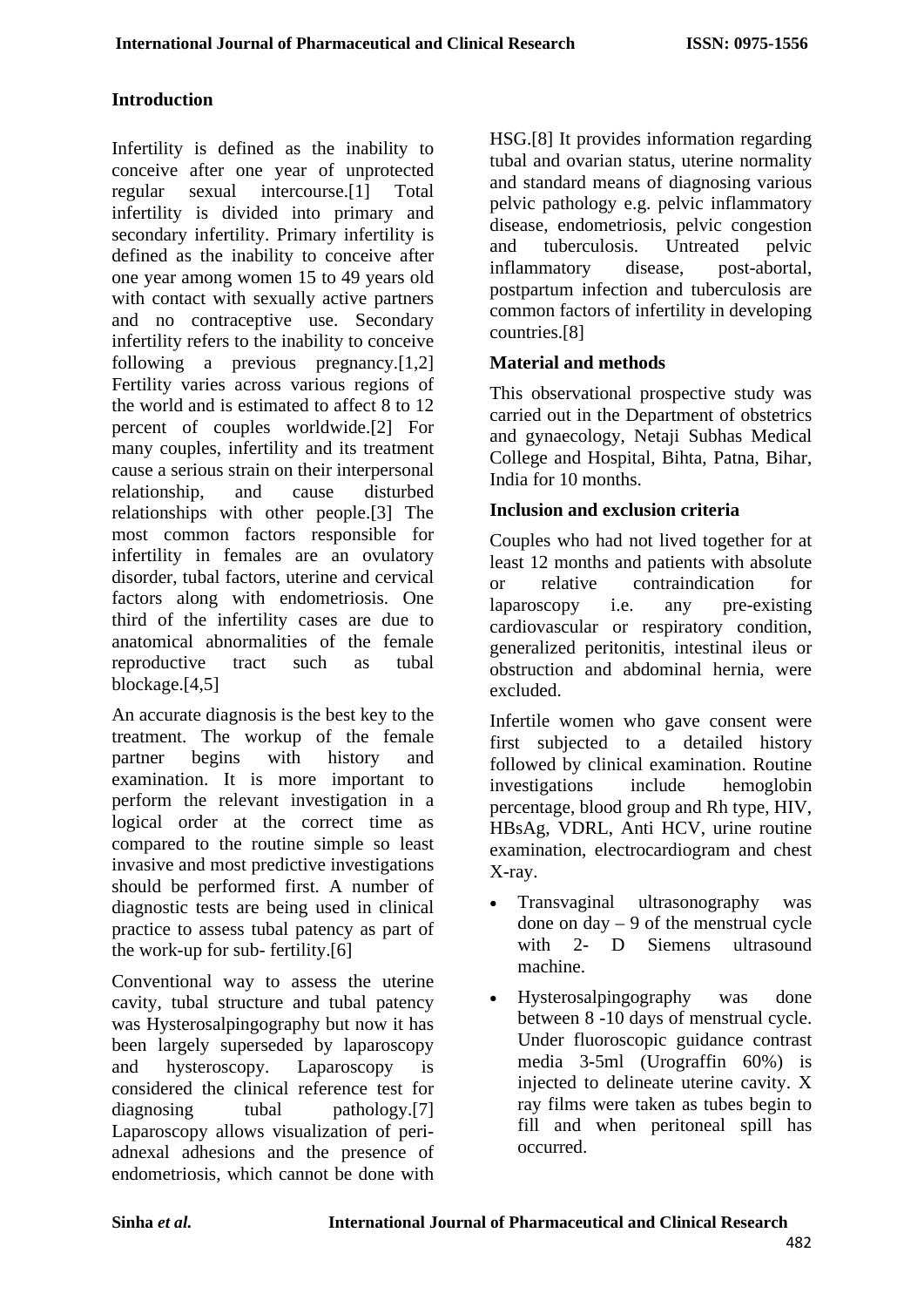• Hysterolaparoscopy was performed in the post menstrual phase under general anaesthesia. Hysteroscopy was performed with a Karl Storz 2.9 mm hysteroscope and the distending medium used is normal saline. Thereafter laparoscopy was done. The uterus, bilateral ovaries and tubes, pouch of douglas, ovarian fossa and upper abdomen was assessed. Chromopertubation was performed by inserting methylene blue dye under vision.

### **Statistical analysis**

All the data was collected on a predesigned proforma and was entered in Microsoft Excel sheet. It was assessed by SPSS ver. 25.0 software for statistical analysis. P-value of

<0.05 was considered as significant.

**Results**

Patients were studied as regards their demographic characteristics,<br>ultrasonography, hysterosalpingography hysterosalpingography and hysterolaparoscopy findings and also the results were compared.

Out of total 100 patients, 80(80%) were primary infertility and 20 (20%) were secondary infertility. On analyzing the age wise distribution of the patients, mean age of the patients were 27.6 yrs±4.0 with minimum age of 22 yrs and maximum age of 36 yrs. Also, maximum number of patients of primary (52%) and secondary (56%) infertility fall in the age group of 25-30 yrs. Duration of infertility in present study ranged from 1- 15 yrs. Mean duration of infertility was 4.38 yrs±2.8, of which mean in primary infertility was  $3.68$ yrs and 6.8 yrs in secondary infertility. Maximum number of patients of primary infertility had duration of infertility of <5 yrs and maximum number of patients of secondary infertility had duration of infertility in the range of 5-10 yrs.

| <b>USG</b>   |                | <b>Laproscopy</b> |                |              |         |  |
|--------------|----------------|-------------------|----------------|--------------|---------|--|
|              |                | N <sub>0</sub>    | Yes            | <b>Total</b> | p-value |  |
|              | N <sub>o</sub> | 76                | $\overline{4}$ | 80           |         |  |
|              | $\%$           | 95%               | 5%             | 80%          |         |  |
| <b>PCO</b>   | Yes            | 13                | $\overline{7}$ | 20           | < 0.001 |  |
|              | $\%$           | 65%               | 35%            | 20           |         |  |
|              | Total          | 89                | 11             | 100          |         |  |
|              | $\%$           | 89%               | 11%            | 100.00%      |         |  |
|              | N <sub>o</sub> | 87                | 8              | 95           |         |  |
| Fibroid      | $\%$           | 91.58%            | 8.42%          | 95%          | < 0.01  |  |
|              | Yes            | $\overline{2}$    | 3              | 5            |         |  |
|              | %              | 40%               | 60%            | 5%           |         |  |
|              | Total          | 89                | 11             | 100          |         |  |
|              | $\%$           | 89%               | 11%            | 100 %        |         |  |
|              | N <sub>o</sub> | 95                | $\overline{2}$ | 97           |         |  |
|              | $\%$           | 97.94%            | 2.06%          | 97%          | < 0.001 |  |
| Ovarian Cyst | Yes            |                   | $\overline{2}$ | 3            |         |  |
|              | $\%$           | 33.33%            | 66.67%         | 3%           |         |  |
|              | Total          | 96                | $\overline{4}$ | 100          |         |  |
| Endometrioma | $\%$           | 96%               | 4%             | 100%         | < 0.001 |  |
|              | N <sub>o</sub> | 92                | 3              | 95           |         |  |

## **Table 1: Comparison of the findings on ultrasonography and laparoscopy**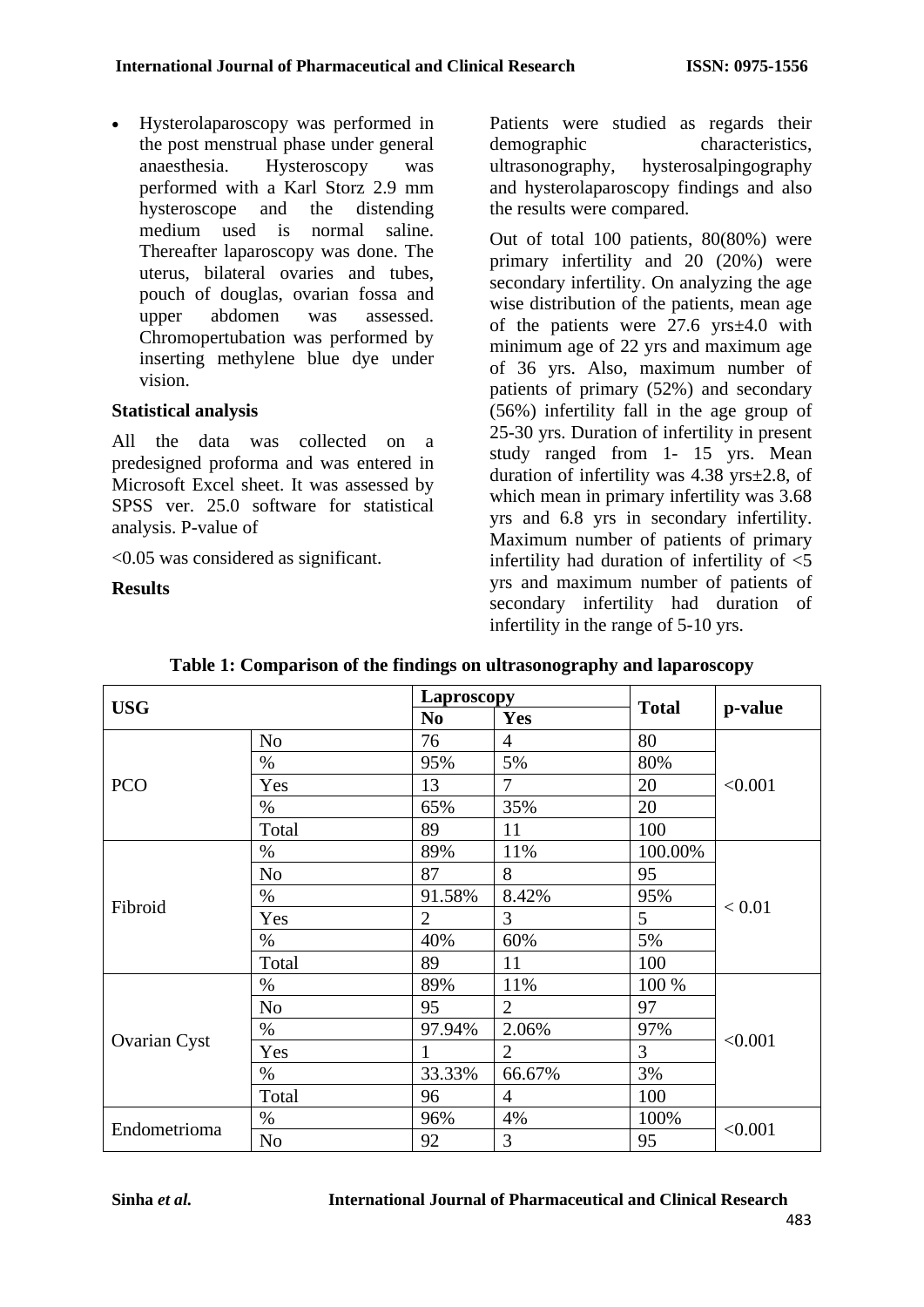| $\%$  | 96.84% | 3.16% | 95%  |  |
|-------|--------|-------|------|--|
| Yes   |        | 4     |      |  |
| $\%$  | 20%    | 80%   | 5%   |  |
| Total | 93     |       | 100  |  |
| $\%$  | 93%    | 7%    | 100% |  |

| <b>HSG</b>       |                | <b>Laproscopy</b> |                | <b>Total</b> | p-value |
|------------------|----------------|-------------------|----------------|--------------|---------|
|                  |                | N <sub>0</sub>    | Yes            |              |         |
| Left Tubal Block | N <sub>o</sub> | 70                | 10             | 80           | < 0.001 |
|                  | $\%$           | 87.5%             | 12.5%          | 80%          |         |
|                  | Yes            | 10                | 10             | 20           |         |
|                  | $\%$           | 50%               | 50%            | 20%          |         |
|                  | Total          | 80                | 20             | 100          |         |
| Right<br>Tubal   | $\%$           | 80%               | 20%            | 100%         | < 0.01  |
| <b>Block</b>     | N <sub>o</sub> | 76                | 6              | 82           |         |
|                  | $\%$           | 92.5%             | 7.5%           | 82%          |         |
|                  | Yes            | 6                 | 12             | 18           |         |
|                  | $\%$           | 33.33%            | 66.67%         | 18%          |         |
|                  | Total          | 82                | 18             | 100          |         |
| Hydrosalpinx     | $\%$           | 82%               | 18%            | 100%         | < 0.001 |
|                  | N <sub>o</sub> | 92                | 3              | 95           |         |
|                  | $\%$           | 96.84%            | 3.16%          | 95%          |         |
|                  | Yes            | 3                 | $\overline{2}$ | 5            |         |
|                  | %              | 60%               | 40%            | 5%           |         |
|                  | Total          | 95                | 5              | 100          |         |
|                  | $\%$           | 95%               | 5%             | 100%         |         |

| Table 2: Comparison in the findings on HSG and laparoscopy |  |  |
|------------------------------------------------------------|--|--|
|                                                            |  |  |

Out of the 50 patients with abnormal findings on USG, 20 had polycystic ovaries (20%) which were the most common finding. The other findings were fibroid uterus in 5 (5%), ovarian cyst in 3 (3%), adnexal mass in 4 (4%), endometrioma in 5 (5%), uterine polyp in 4 (4%) patients.

Out of the 50 patients with abnormal findings on hysterosalpingography, most

common finding was tubal block. 10 patients (10%) had bilateral tubal block, left tubal block in 20 (20%), right tubal block in 20 (20%) patients. The other findings were intra uterine filling defects in 4 patients (4%), extravasation in 1(1%) patient, intra uterine septum in 5 (5%) patients and hydrosalpinx in 5 (5%) patients.

| <b>HSG</b>        |       |       | <b>Hysteroscopy</b> |              |         |
|-------------------|-------|-------|---------------------|--------------|---------|
|                   |       | No    | Yes                 | <b>Total</b> | p-value |
|                   | No    | 94    |                     | 95           |         |
| Septate<br>uterus | $\%$  | 98.95 | 20                  | 95           |         |
|                   | Yes   |       |                     |              |         |
|                   | %     | 1.05  | 80                  |              | < 0.001 |
|                   | Total | 95    |                     | 100          |         |
|                   | %     | 100   | 100                 | 100          |         |

|  |  | Table 3: Comparison of the findings on HSG and hysteroscopy |  |  |
|--|--|-------------------------------------------------------------|--|--|
|--|--|-------------------------------------------------------------|--|--|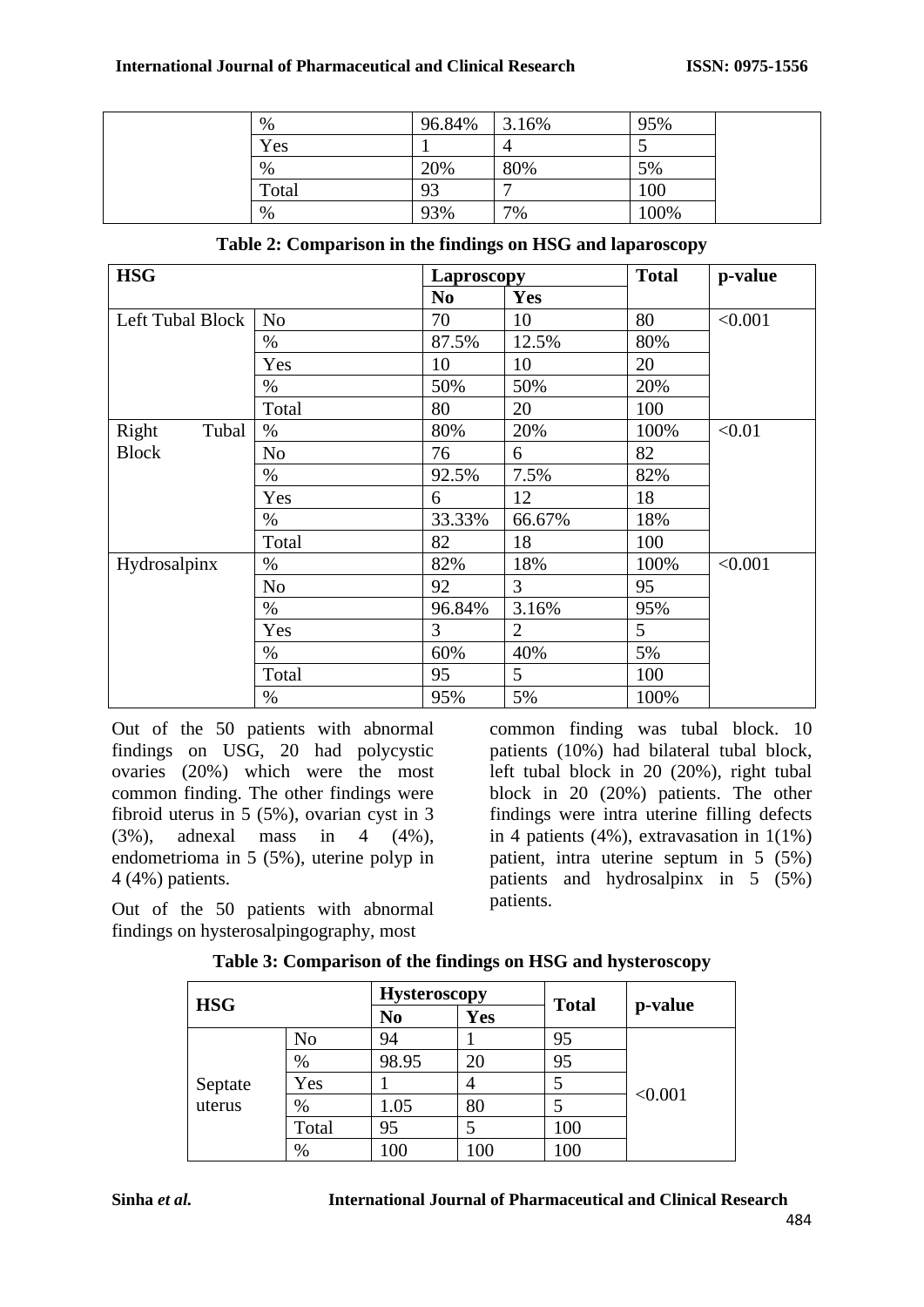On hysteroscopy, 7 patients (7%) had septum and in 3 (3%) ostia was not seen. One patient had bicornuate uterus confirmed on laparoscopy.

On laparoscopy 60 patients (60%) had abnormal finding. Most common finding was endometriosis in 20patients (20%). The other findings were B/L tubal block in 12 (12%) patients, left tubal block in 20(20%) and right tubal block in 18 (18%) patients, pelvic adhesions in 12 (12%), fibroid in 10 (10%), PCO in 10(10%), endometrioma in 7 (7%), ovarian cyst in 4 (4%), hydrosalpinx in 4 (4%) patients.

# **Discussion**

In everyday clinical practice, it is not always clear if and when exactly in the fertility work-up a diagnostic laparoscopy should be offered. There is a need for more randomized controlled trials to answer remaining questions regarding its value in the diagnosis and treatment of patients with infertility.

In present study 100 patients were assessed, out of which 80 cases (80%) were of primary infertility and 20 cases (20%) of secondary infertility, which correlates with the studies conducted by Jani RS et al 74% and 26%, Kumar A et al 82% and 18% and 48% and 52%, Shetty et al 68% and 32% for primary and secondary infertility respectively.[9,10,11] In the present study, maximum number of patients of primary (52%) and secondary (56%) infertility fall in the age group of 25-30 yrs . Various studies like that of Shetty et al and Krishna C et al have shown that there is rise in age at which women present with infertility.[12,11] In present study, Maximum number of patients of primary infertility had duration of infertility of  $\leq$  yrs and maximum number of patients of secondary infertility had duration of infertility in the range of 5- 10 yrs. Because of the decline in fertility and the increased time to conception that occurs after the age of 30, women >30

years of age should be referred for infertility work-up after 6 months of trying to conceive. Importance of the age factor lies in the fact that as the age advances fertility decreases.

In the present study, Mean duration of infertility was 4.38 yrs±2.8, of which mean in primary infertility was 3.68 yrs and 6.8 yrs in secondary infertility. Duration of infertility ranged from 1- 15 yrs. Study conducted by Shetty et al and Gour et al correlates with the present study.[13]

Thus, majority of the infertile couple start worrying about their inability to conceive within 5 years of marriage and decide to get investigated.

Hysterosalpingography has been used for many years for the assessment of tubal patency. Laparoscopy enables direct visualisation of adnexa and to perform chromopertubation test (CPT) to assess tubal patency. Hysterosalpingography can also assess any intrauterine adhesions if there are any filling defects on radiographs, also extravasation with filling defects can be correlated with endometriosis. Any change in the shape of the uterine cavity on hysterosalpingography can be helpful towards diagnosis of any congenital malformation.

In a study conducted by Zhu H et al, the sensitivity, specificity, positive predictive value and negative predictive value of TVS in the detection of endometrial polyps (EP) were 67, 96, 88.23 and 86.49%, respectively.[14] Compared with hysteroscopy as the gold standard, the sensitivity of TVS in detecting EP was relatively low; however, the two methods are similar in specificity, positive and negative prediction value. Though TVS may not replace hysteroscopy, it may be helpful to use TVS for initial screening of EP. A study by Yantapant examined 60 EP patients with a mean age of 31-40 years.[15]. In that study, sensitivity,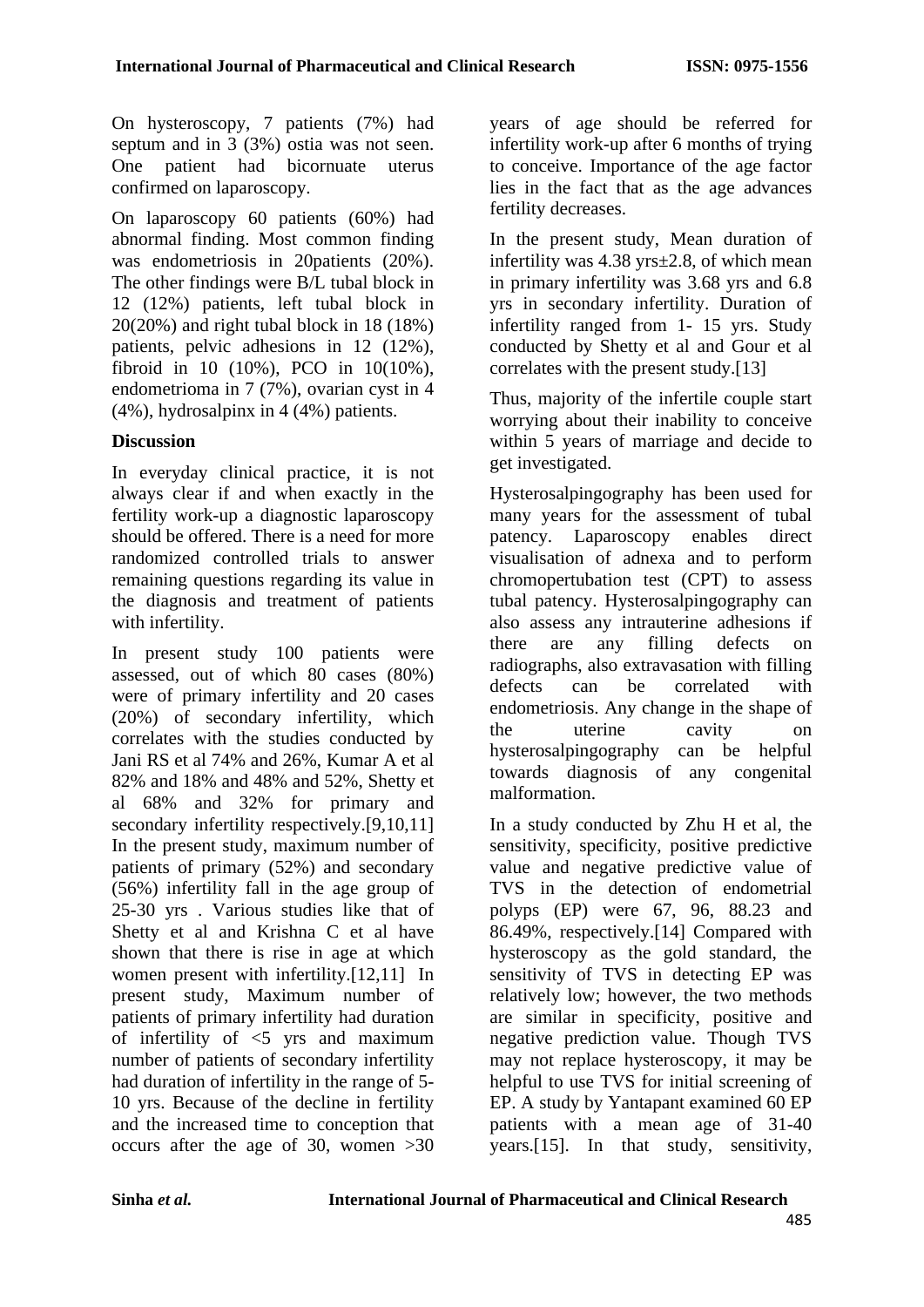specificity and accuracy of the diagnosis of EPs by TVS were 60, 33.3 and 57.6%, respectively. Vitner et al identified that, although hysteroscopy presented improved predictive values for diagnosing uterine polyps when compared with TVS, the difference was not statistically significant.[16] A study by Babacan A et al concluded that for diagnosing any pathology, hysteroscopy had better specificity  $(p<0.001)$  although the two methods did not differ with regard to sensitivity  $(p=0.188)$ .[17]

In a study conducted by Jain P et al the sensitivity of HSG is 93.3%, specificity is 91.1%, positive predictive value is 77.7%

and negative predictive value is 97.6%.[18] Lavy et al concluded that it is unnecessary to apply laparoscopy if HSG is normal or reveals suspicious unilateral tubal obstruction and therapy scheme does not alter in 95% of patients.[19] However, laparoscopy is more beneficial for the patients with suspicious bilateral tubal pathology and alters therapy scheme. For tubal patency HSG was found to be satisfactory. However, some factors such as cornual spasm were held responsible for false positive tubal obstruction detected by HSG, while laparoscopy confirmed tubal patency for the same cases.

| Laparoscopy        | <b>Nayak</b><br>et | Gao<br>$\mathbf{M}^{21}$ | <b>Nisa</b><br>Un<br>$\mathbb{Z}^{22}$ | <b>Parveen</b> | <b>Present</b> |
|--------------------|--------------------|--------------------------|----------------------------------------|----------------|----------------|
| findings           | $al^{20}$          |                          |                                        | $S^{23}$       | study          |
| Endometriosis      | 37%                | 18.75                    |                                        | 19.35%         | 20%            |
|                    |                    | $\%$                     |                                        |                |                |
| Tubal occlusion    | 31%                |                          | 25%                                    | 16.12%         | 10%            |
| Ovarian cyst       |                    | 8.05%                    | 2.5%                                   | 4.8%           | 3%             |
| Polycystic ovaries |                    | 1.55%                    |                                        | 19.35%         | 10%            |
| Myoma              | 15%                | 3.8%                     | 2.5%                                   | 6.45%          | 10%            |
| Pelvic adhesions   | 26%                | 59.3%                    | 7.5%                                   | 11.2%          | 10%            |
| Uterine anomaly    | 3%                 |                          | 7.5%                                   | 12.9%          | 2%             |

**Table 4: Laparoscopy findings in comparison with other studies**

10 patients (10%) had bilateral tubal block, left tubal block in 20 (20%), right tubal block in 20 (20%) patients. The other findings were intra uterine filling defects in 4 patients (4%), extravasation in 1(1%) patient, intra uterine septum in 5 (5%) patients and hydrosalpinx in 5 (5%) patients.

On hysteroscopy, 7 patients (7%) had septum and in 3 (3%) ostia was not seen. One patient had bicornuate uterus confirmed on laparoscopy. In a study by Nayak et al 10% had septum on hysteroscopy.[17]

As seen in the table above, most common finding seen on laparoscopy was endometriosis (20%) seen in 21 patients in our study which correlated with the study

by Nayak et al and Parveen S.[13,16] Tubal occlusion was the most common cause in study conducted by Shetty et al and UnNisa Z.[6,15]

# **Conclusion**

HSG and Laparoscopy are complimentary rather that competitive procedures. The accuracy of diagnosis is enhanced when two procedures are combined especially in those cases where the result of one of the tests is doubtful.

# **References**

- 1. Inhorn MC. Global infertility and the globalization of new reproductive technologies: illustrations from Egypt. Soc Sci Med. 2003;56(9):1837–51.
- 2. Bushnik T, Cook JL, Yuzpe AA, Tough S, Collins J. Estimating the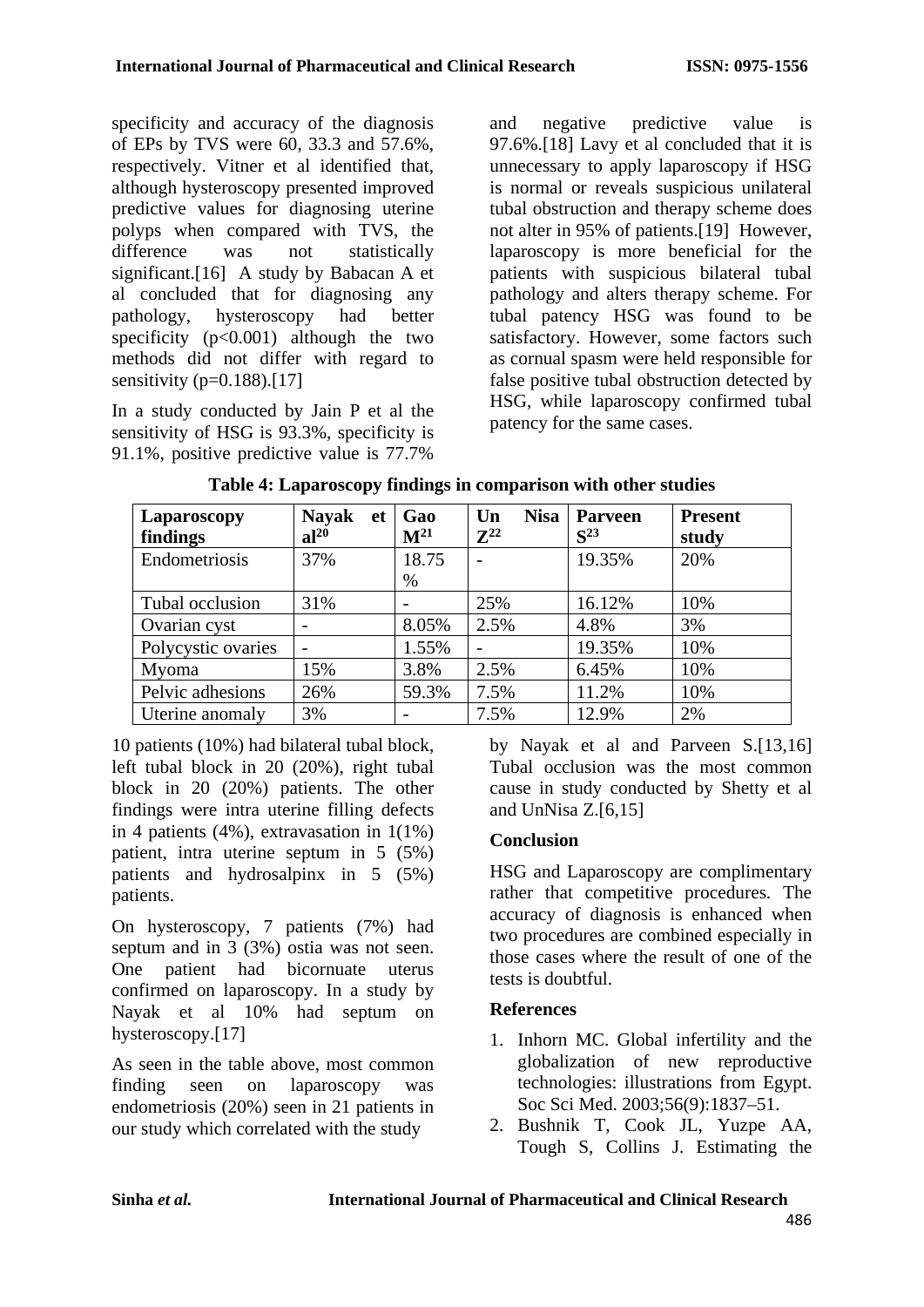<span id="page-6-0"></span>prevalence of infertility in Canada. Hum Reprod. 2012;27(3):738–46.

- 3. Omoaregba JO, James BO, Lawani AO, Morakinyo O, Olotu OS. Psychosocial characteristics of female infertility in a tertiary health institution in Nigeria. Ann Afr Med. 2011;10(1):19–24.
- 4. Adamson PC, Krupp K, Freeman AH, Klausner JD, Reingold AL, Madhivanan P. Prevalence & correlates of primary infertility among young women in Mysore. India Indian J Med Res. 2011; 134:440–6.
- 5. Sami N, Ali TS, Wasim S, Saleem S. Risk factors for secondary infertility among women in Karachi, Pakistan. PLoS One. 2012;7(4):e35828.
- 6. Tsuji I, Ami K, Fujinami N, Hoshiai H. The significance of laparoscopy in determining the optimal management plan for infertile patients with suspected tubal pathology revealed by hysterosalpingography. Tohoku J Exp Med. 2012;227(2):105– 8.
- 7. Robabeh M, Roozbeh T. Comparison of hysterosalpingography and laparoscopy in infertile Iranian women with tubal factor. Ginekol Pol. 2012;83(11):841–3.
- 8. Sakar MN, Gul T, Atay AE, Celik Y. Comparison of hysterosalpingography and laparoscopy in the evaluation of infertile women. Saudi Med J. 2008;29(9):1315–8.
- 9. Jani RS, Munshi DS, Jani SK, Munshi SP. Application of laparoscopy in current fertility practice. Int J Reprod Contracept Obstet Gynecol. 2014; 3:362-5.
- 10. Ashok Kumar K, Priyanka Jogi Y, Bharathi A. Diagnostic laparoscopy in the evaluation of female factor infertility. Int J Reprod Contracept Obstet Gynecol. 2017; 6:383-7.
- 11. Shetty SK, Shetty H. Diagnostic laparoscopy in infertility - A

retrospective study. Int Study Biomed Res. 2013; 04:07.

- 12. Krishna C, Prathima S, Chandraiah S, Anitha GS. Laparoscopy as a diagnostic tool in evaluation of female factors in infertility. Int J Reprod Contracept Obstet Gynecol. 2017; 6:864-7.
- 13. Gour A, Zawiejska A, Mettler L. Hysteroscopy- Current trends and challenges. J Obstet Gynecol India. 2008;58(1):57-62.
- <span id="page-6-1"></span>14. Zhu H, Fu J, Lei H, Song Y, Shen L, Huang W. Evaluation of transvaginal sonography in detecting endometrial polyps and the pregnancy outcome following hysteroscopic polypectomy<br>in infertile women. Experiment in infertile women. Experiment Therapeutic Med. 2016; 12:1196-1200.
- 15. Yantapant A. Comparison of the accuracy of transvaginal sonography and hysteroscopy for the diagnosis of endometrial polyps at Rajavithi Hospital. J Med Assoc Thai. 2012; 95Suppl3:S92- S97.
- 16. Vitner D, Filmer S, Goldstein I, Khatib N and Weiner Z. A comparison between ultrasonography and hysteroscopy in the diagnosis of uterine pathology. Eur J Obstet Gynecol Reprod Biol. 2013; 171:143- 5.
- 17. Babacan A, Gun I, Kizilaslan C, Ozden O, Muhcu M, Mungen E, et al. Comparison of transvaginal ultrasonography and hysteroscopy in the diagnosis of uterine pathologies. Int J Clin Exp Med 2014;7(3):764-769.
- 18. Jain P, Bansal D, Deodhar P. Reemerging role of HSG Vs laparoscopy for infertility work–up at rural hospital set up. J Res Med Dental Sci. 2015 Oct 1;3(4):287-9.
- 19. M, S. ., Ibrahima, C. ., Nouhoum, G. ., Gounon, S. ., Brainima, C. ., Adama, G. ., Abdoulaye, N. . ., & Fatoumata, S. . (2021). La rétinopathie de Valsalva et le travail d'accouchement au CHU-IOTA. Journal of Medical Research